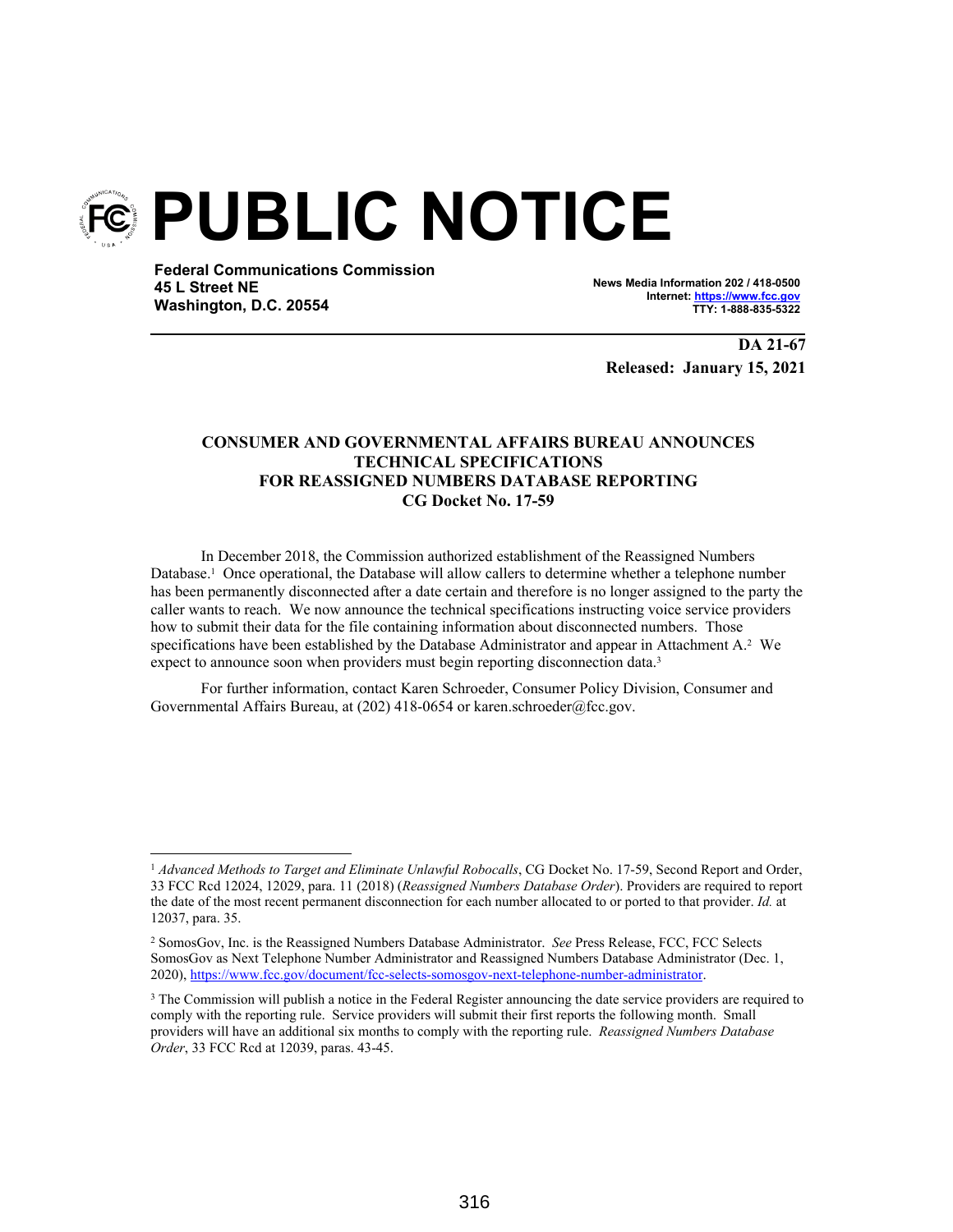## **ATTACHMENT A**

# **Service Provider Disconnected Numbers Report/Toll Free Numbering Administrator (TFNA) Disconnected Numbers Report**

#### **Initial Seed Data**

Initially, the RND will be populated with seed data. This data can be submitted with multiple files for each Company ID. The "seed" data will cover July 27, 2020 to the date of the first report; small providers will submit seed data covering January 27, 2021 to the date of their first report. The TN Report File Format is described in detail below.

### **TN Report File Format**

Service Providers (SPs), Service Provider Agents (SPAs) and the TFNA will prepare a file in CSV or XLXS data format with a row for each TN and last date of permanent disconnection with their allocated and ported-in numbers. Each TN Monthly report file is limited to 1 million rows. The company ID contained in the file must be registered in the Reassigned Numbers Database through https://www.reassigned.us

- File format information:
	- 1. File Name
		- 1.1. User can pick file name
	- 2. CompanyID required
		- 2.1. Must be the first row
		- 2.2. Must only be one
		- 2.3. The value is required to be registered in the RNDA prior to using
		- 2.4. Must be in an active status
		- 2.5. Must be associated with the user uploading the file
	- 3. Additional Information optional. The user may provide additional data for their own purposes, such as Reporting Period or Internal tracking number. The system will ignore this information.
		- 3.1. Additional Contacts may be provided in a row which will be used to send notifications for this submission.
		- 3.2. The user may include up to 5 additional Contact email addresses. It is recommended to use distribution list if more than 5 are needed.
		- 3.3. The additional contact email addresses will be courtesy copied (cc'd) on the confirmation email that system has processed the file and resulting errors
			- 3.3.1. If more than 5 email addresses are supplied, then the first 5 will be included and the rest will be ignored by the system
			- 3.3.2. If more than one row of additional contacts is supplied in the file, the last row will be processed with the first 5 email addresses cc'd on the email.
	- 4. Telephone Number List required
		- 4.1. Row must exist and will alert the system to start processing disconnected telephone numbers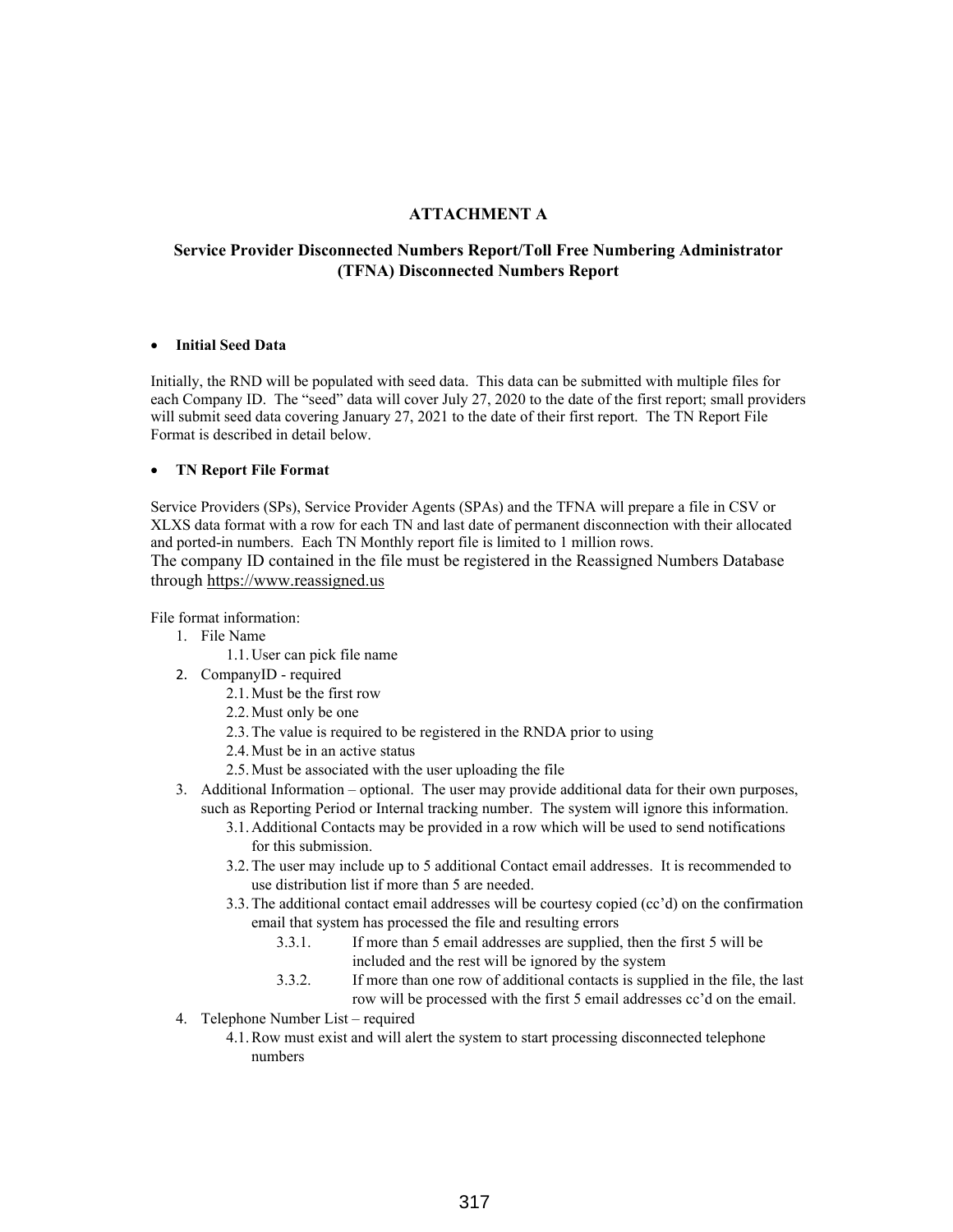- 4.2. TN format valid formats
	- 4.2.1. ########## (example: 8337632366)
	- 4.2.2. Must be 10 digits
	- 4.2.3. NPA must be 200 or greater
- 4.3. Date format valid formats
	- 4.3.1. YYYY-MM-DD 2020-05-01
	- 4.3.2. MM/DD/YY 05/01/20
	- 4.3.3. MM/DD/YYYY 05/01/2020
	- 4.3.4. M/D/YY 5/1/20
	- 4.3.5. M/D/YYYY 5/1/2020

The file at a minimum must contain these rows in this order:

- CompanyID
- Telephone Number List
- Telephone, Date

#### **Example File Formats**

CSV File Format

CompanyID, ABC Additional Contacts, joe@my.com, tom@my.com Telephone Number List, 2025550100, 2020-01-12 5405550200, 2019-12-25 7035550122, 2019-02-28

#### xlsx Format

|   | А                            | В                      |
|---|------------------------------|------------------------|
|   | CompanyID                    | <b>ABC</b>             |
|   | <b>Additional Contacts</b>   | joe@my.com, tom@my.com |
| 3 | <b>Telephone Number List</b> |                        |
| 4 | 2025550100                   | 11/9/20                |
| 5 | 5405550200                   | 11/9/20                |
| 6 | 7035550122                   | 11/9/20                |

### **Submit TN Report – Initial "seed" data - BatchID**

In order to submit the initial "seed" data, the TN report will be submitted via upload, using the same regular monthly TN report file format, with the insertion of "BatchID" on Row 2, as seen below: